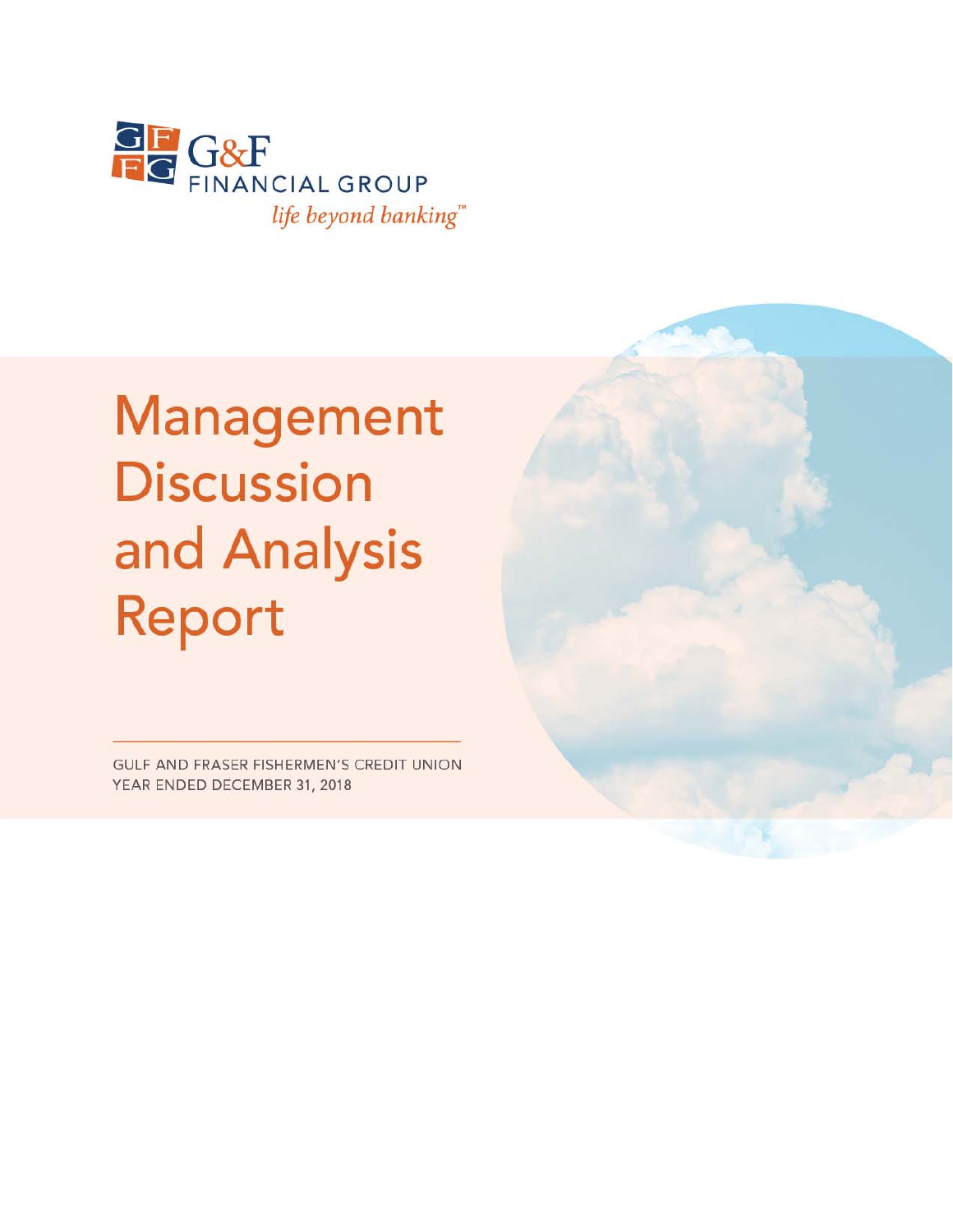

**Gulf and Fraser Fishermen's Credit Union 2018 ANNUAL REPORT** 

## Management Discussion and Analysis Report

## **Introduction**

Gulf and Fraser Fishermen's Credit Union, operating as G&F Financial Group ("G&F" or "the credit union") is a BC based credit union serving members in the Lower Mainland for 78 years offering a full range of products and services including personal and business banking, wealth management and retail and commercial lending solutions. G&F serves over 32 thousand members and administers close to \$2.4 billion in assets under administration through a network of 16 branches, a locally based Member Hub, online, mobile, and telephone banking channels as well as a mobile team of experts who meet with members at their convenience.

This Management Discussion and Analysis provides an overview of the credit union's financial and operating performance. It is intended to complement our audited consolidated financial statements and should be read in conjunction with those financial statements. The discussion may contain forward looking statements concerning G&F's activities and strategies. Readers are cautioned that such statements may involve risk and uncertainties with respect to the economic, legislative, regulatory and competitive environments, which could cause actual results to differ from the forward-looking statements in this report.

## **Highlights**

In 2018, G&F surpassed the \$2 billion on-balance sheet asset milestone and had exceptional financial results. Assets increased by \$164 million or 8.6%, while our membership reached 32,388 as we welcomed 1,419 net new members into our network. Loans increased by \$151 million or 8.8%, while deposits grew by \$145 million or 8.3%. Despite a challenging and volatile year in the financial markets, wealth management assets under administration grew by \$1.2 million, or 0.5%. To meet the needs of our growing membership we continued expanding our branch network with the opening of a new boutique branch in the West End of downtown Vancouver.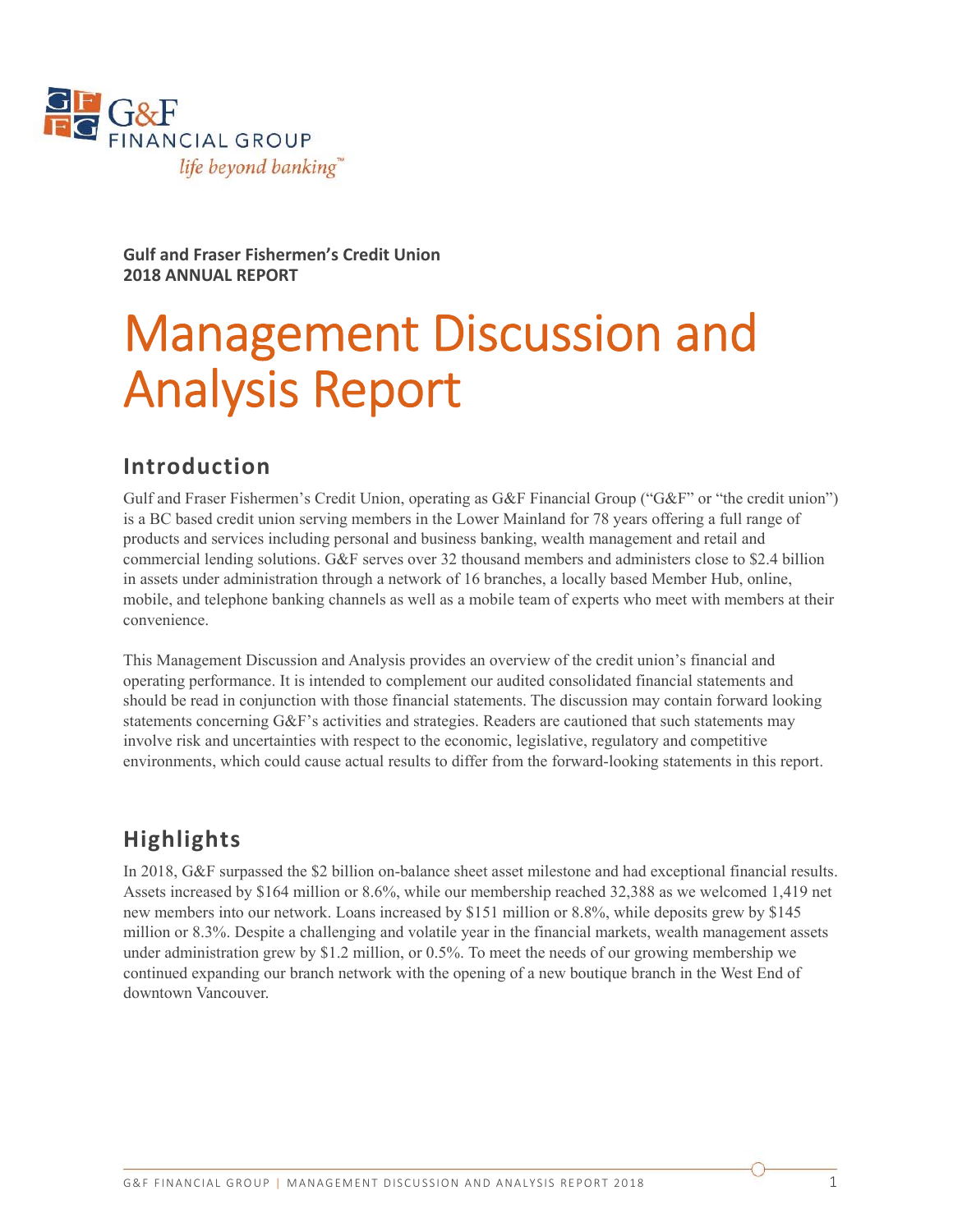





G&F experienced record earnings from operations in 2018 of \$12.8 million, an increase of 12.1% over 2017 as a result of higher net interest income due to the growth in our loan and deposit portfolios and the rising interest rate environment. While operating expenses increased on an absolute dollar basis by 9.4% year over year, it remained relatively flat as a percentage of assets at 1.74%, compared to 1.73% in 2017. G&F was able to accomplish this by realizing efficiencies through growth, economies of scale and engaging in collaborative opportunities in the credit union system. Furthermore, the operating efficiency improved from 72.09% in 2017 to 71.85% in 2018.

Total comprehensive income for 2018 was \$11.0 million resulting in an 11.2% growth in members' equity. G&F was proud to be able to share this success with the local communities we serve by distributing \$389 thousand through the credit union and the G&F Financial Group Foundation. The Board of Directors approved a dividend return of 4.25% on member equity shares and 5.25% on investment equity shares. G&F remains well capitalized with a capital adequacy ratio of 14.52% at the end of 2018, well above the 8% regulatory requirement.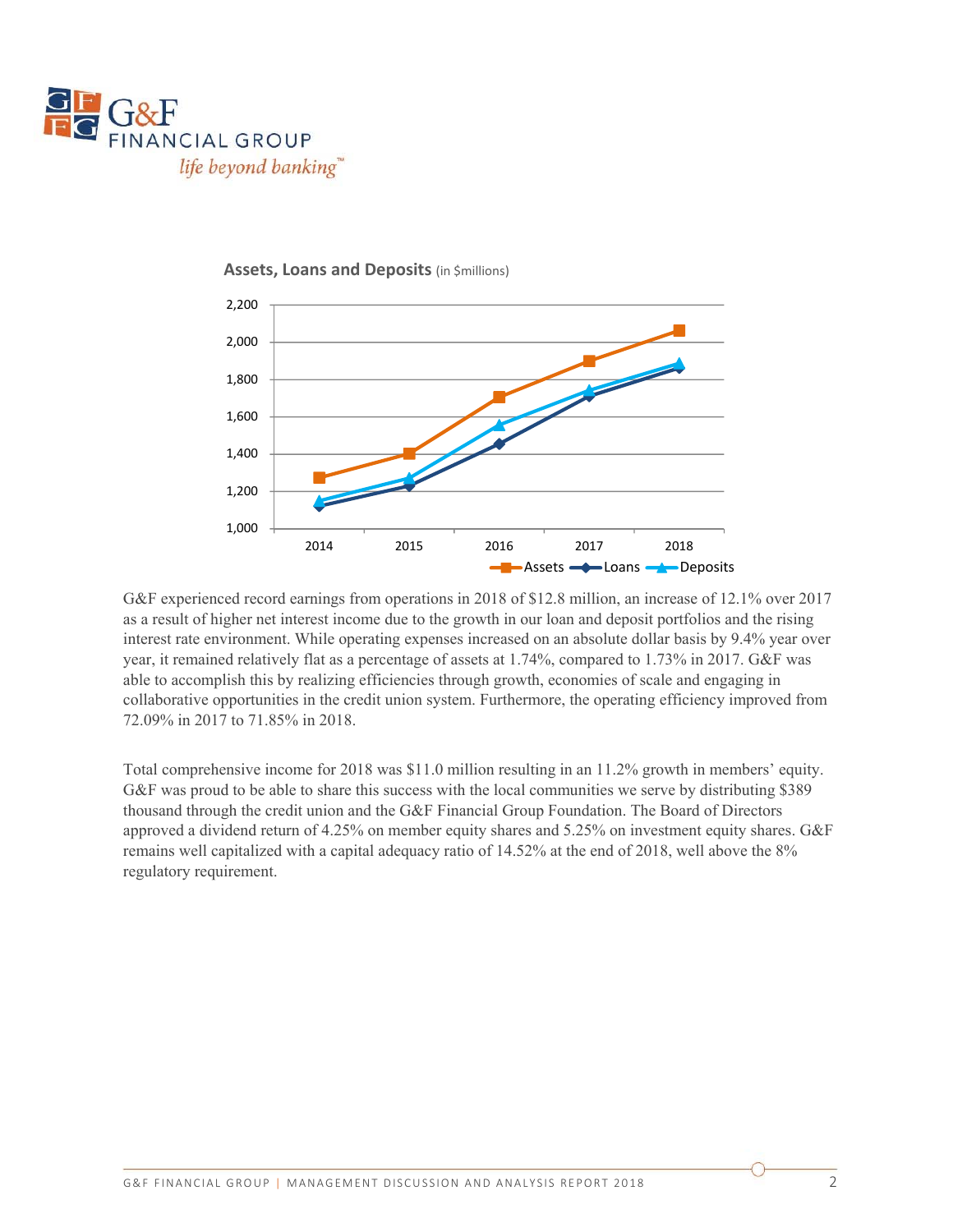

## **2018 Financial Performance**

Total assets grew by \$164 million, or 8.6%, due to growth in both our loan and deposit portfolios. Assets now total \$2.06 billion versus \$1.90 billion in 2017. Our liquidity position ended the year at 9.1%, which was above the statutory requirement of 8%. We also saw our membership grow by 4.6% and now have 32,388 members connecting and doing business with G&F.

#### LOANS

Loans to members grew by \$151 million, or 8.8%, reaching \$1.86 billion at the end of 2018 versus \$1.71 billion at the end of 2017. The loan growth was supported by a robust BC economy and a relatively low interest rate environment albeit the introduction of new federal government mortgage stress test rules and rising interest rates contributed to a slowing real estate market in the Lower Mainland in the latter half of 2018.

The residential mortgages and personal loans portfolio increased by \$125 million (10.1%) totaling \$1.36 billion at the end of 2018. The commercial lending portfolio, which equates to 27% of our total loan portfolio, grew by \$25 million (5.3%) totaling \$500 million at the end of 2018. G&F's Investment and Lending Policy has established a limit on the commercial lending portfolio (funded and unfunded) of 35% of the credit union's asset base with which the credit union was in compliance.

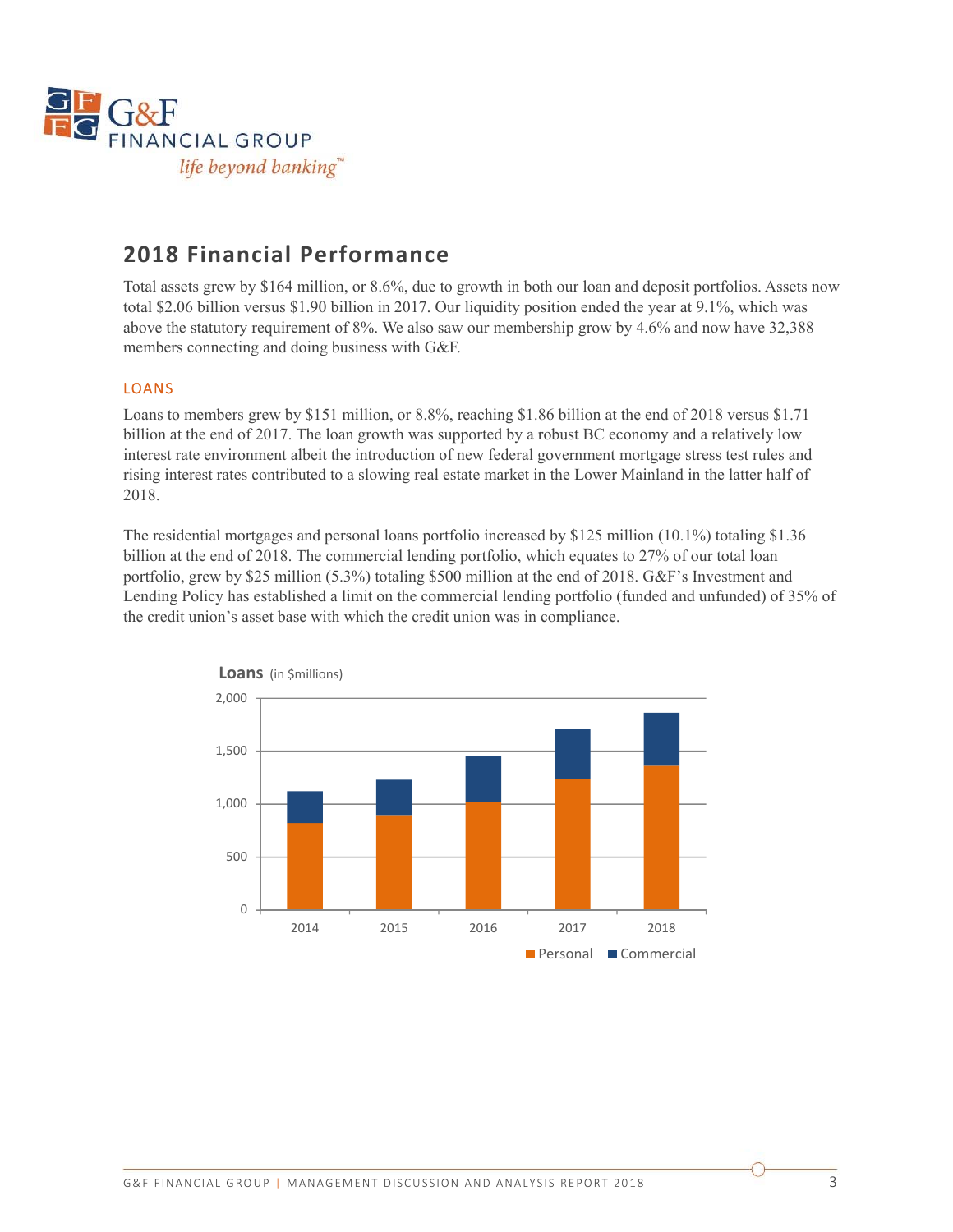

#### ALLOWANCE FOR CREDIT LOSSES

The allowance for credit losses decreased by \$301 thousand to \$4.2 million at the end of 2018 from \$4.5 million at the end of 2017. New International Financial Reporting Standards (IFRS 9) for loan impairment that came into effect on January 1, 2018 resulted in an opening transitional reduction of \$868 thousand to the allowance. The increase in the allowance for credit losses during the year included a provision for credit losses of \$697 thousand reflecting a larger loan portfolio, offset by loans written off (net of recoveries) of \$130 thousand. The allowance for credit losses allocated to the residential mortgages and personal loans portfolio was \$1.3 million or 32.2% while the allowance for credit losses allocated to the commercial portfolio was \$2.9 million or 67.8%.

#### DEPOSITS

Member deposits increased by \$145 million or 8.3% totaling \$1.89 billion at the end of 2018 versus \$1.74 billion at the end of 2017. Demand deposits decreased by \$31.7 million while term deposits grew by \$160 million, registered deposits (i.e., RRSP, RRIF, RESP and TFSA) grew by \$11.8 million and accrued interest payable grew by \$4.5 million during the year. The decrease in demand deposits and significant growth in term deposits reflected members taking advantage of the higher yields associated with term deposit investments and the rising interest rate environment.

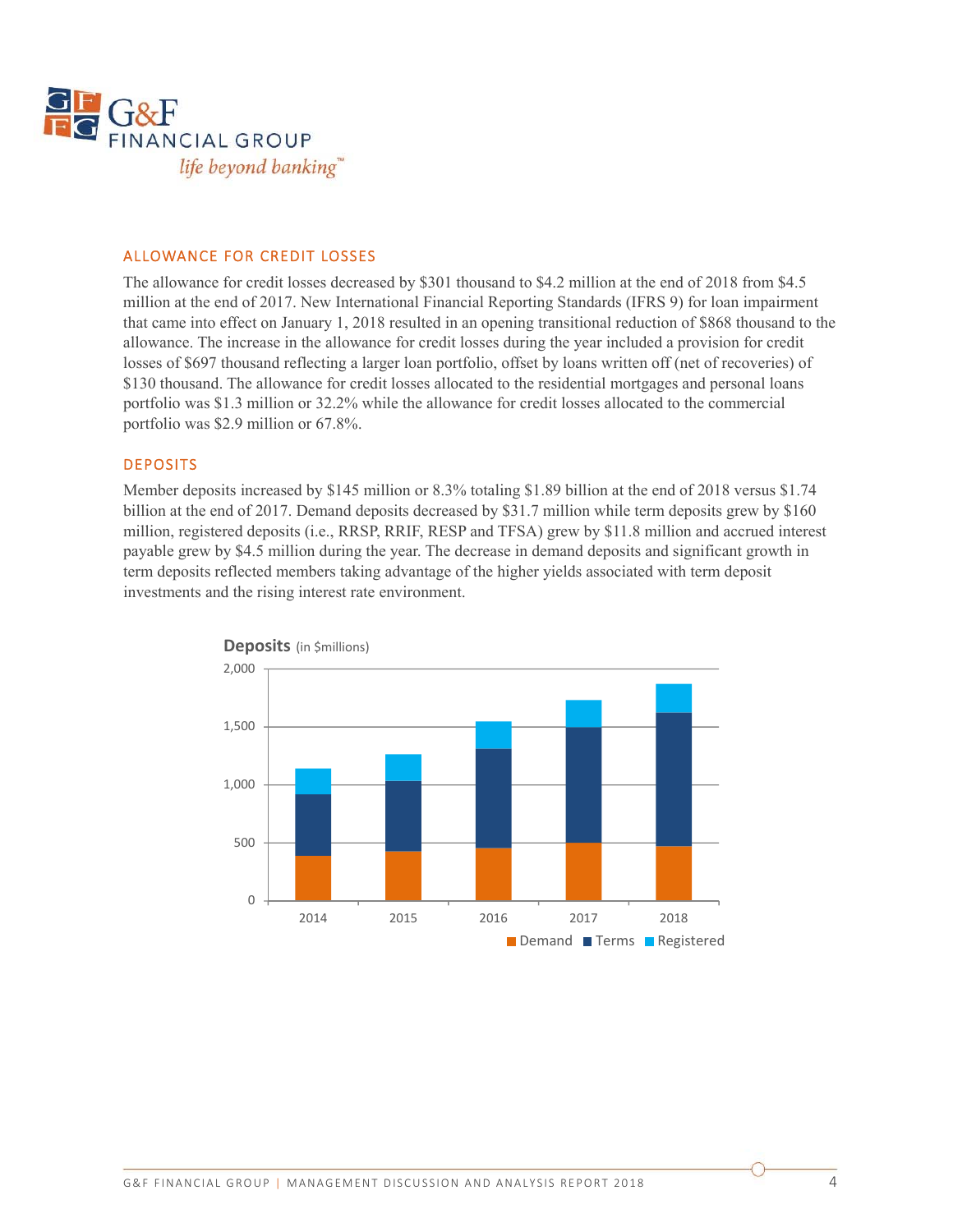



#### SECURED BORROWING

During 2018, G&F maintained its available operating line and term facility with Central 1 at \$105 million. In addition, G&F maintains a credit facility agreement with Fédérations des caisses Desjardins du Québec of \$30 million. As at December 31, 2018, \$14.9 million was drawn against the Central 1 credit facilities. As part of the credit union's ongoing management of liquidity, capital, and interest rate risk, G&F securitizes residential mortgages thereby entering into a secured borrowing arrangement with Central 1. The outstanding secured borrowing with Central 1 was \$36.5 million at the end of 2018, a decrease from the balance at the end of 2017 of \$45.3 million.

#### MEMBERS' EQUITY

G&F achieved net income of \$10.4 million, and a net unrealized gain from cash flow hedges (net of tax) of \$603 thousand in 2018 resulting in total comprehensive income of \$11.0 million - a return on members' equity of 11.2%. Capital adequacy at the end of 2018 was 14.52%, well exceeding the regulatory requirement of 8% and the supervisory target of 10%.

#### NET INTEREST INCOME

In 2018, the Canadian economy experienced healthy growth and was running close to capacity which led the Bank of Canada to increase its overnight target rate three times by 0.25% each in January, July and October to end the year at 1.75%. Accordingly, G&F increased its prime rate in January, July and October to end 2018 at 3.95% compared to 3.20% at the end of 2017.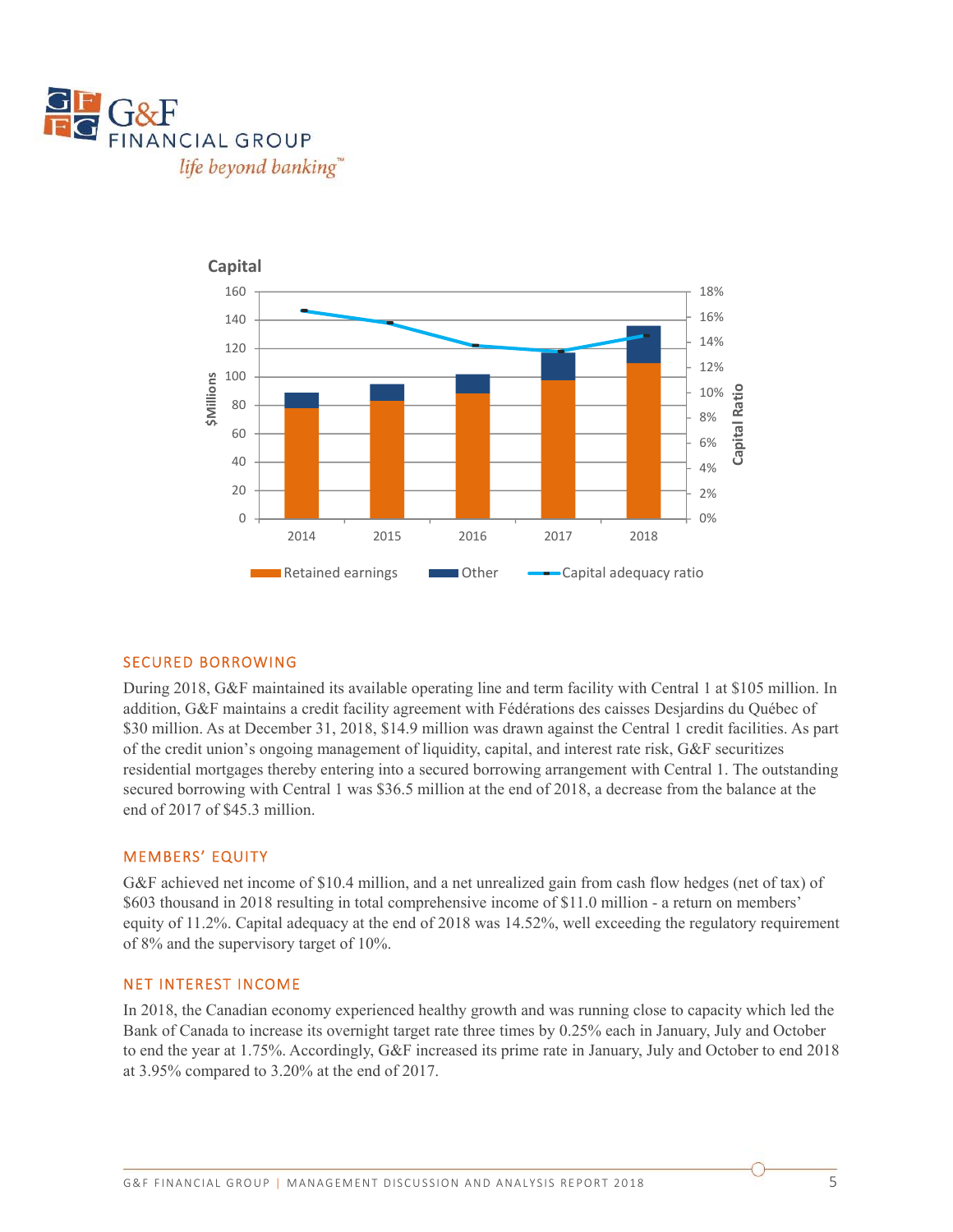

G&F's net interest income benefited from this rise in interest rates which resulted in the net interest income as a percentage of assets improving from 1.90% in 2017 to 1.96% in 2018. On an absolute dollar basis, the credit union's net interest income (the difference between interest earned on loans and investments and interest paid on deposits and secured borrowings) increased by \$4.4 million, or 12.6% to \$38.9 million benefiting from the growth in our asset base as well.

#### OTHER INCOME

Other income includes member services income (such as loan fees and penalties, demand account fees, wealth management income and foreign exchange income), hedge ineffectiveness on cash flow hedges, other income earned by Gulf & Fraser Insurance Services Ltd. (a wholly owned subsidiary of the credit union providing life insurance products and services) and provisions for credit losses. Other income of \$8.4 million in 2018 was on par with 2017 at \$8.4 million. Although member services income increased by \$184 thousand or 2.1% in 2018, the other income in 2017 included a realized gain of \$228 thousand on the redemption by Central 1 of Class E shares held by the credit union.

#### OPERATING EXPENSES

Operating expenses increased by \$3.0 million or 9.4% to \$34.5 million in 2018 as a result of increases in salaries and employee benefits and occupancy costs (which includes the first full year of operations for our Metrotown branch as well as the opening of our new West End branch in late 2018). Other operating expenses such as data processing, dues and advertising and promotion increased naturally with the growth of the credit union. In addition, our strong financial results in 2018 allowed a contribution of \$250 thousand to the G&F Financial Group Foundation continuing our commitment to community investment. As a percentage of assets, the operating expenses remained generally flat at 1.74% in 2018 versus 1.73% in 2017 as the credit union continued to realize operating efficiencies through growth, economies of scale and collaborating with other like-minded organizations.

#### EARNINGS FROM OPERATIONS

G&F experienced record earnings from operations of \$12.8 million in 2018, up \$1.4 million or 12.1% compared to 2017. G&F has been making long-term strategic investments by expanding the branch network and improving the sales and service delivery and overall member experience. Specifically, G&F opened the Willoughby branch in Langley and the West Broadway branch in Vancouver in 2014, the Brentwood branch in 2016 and the aforementioned Metrotown branch and West End branch in 2017 and 2018 respectively. Although these were significant investments over several years with initial start-up costs, the cumulative benefit of attracting new members and growing the loan, deposit and wealth portfolios contributed to the strong financial performance for 2018.

G&F has a long history of sharing our profits with the local communities in which we live and serve by way of donations, sponsorships, educational bursaries, and scholarships. Total distributions from both the credit union and G&F Financial Group Foundation totaled \$389 thousand or 3.0% of earnings from operations in 2018.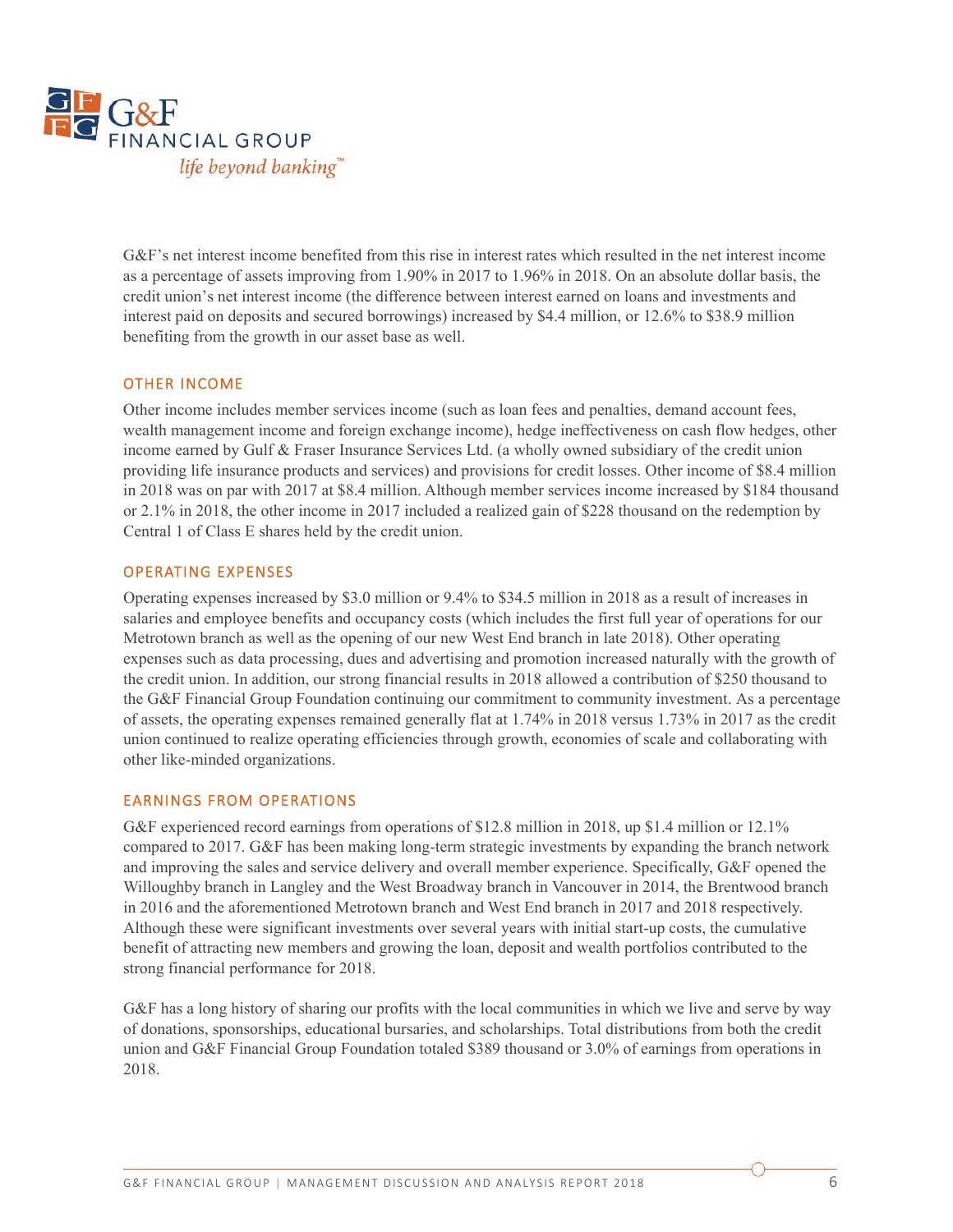



**Earnings from Operations** (in \$millions)

#### TOTAL COMPREHENSIVE INCOME

The total comprehensive income for 2018 was \$11.0 million which included a 4.25% dividend on members' equity shares of \$119 thousand and a 5.25% dividend on investment equity shares of \$196 thousand approved by the Board of Directors, a provision for income taxes of \$2.1 million and a net unrealized gain from cash flow hedges (net of tax) of \$603 thousand.

#### FUNDS UNDER ADMINISTRATION

Funds under administration by G&F comprise of commercial loans that are managed by the credit union and syndicated with other financial institutions for purposes of risk sharing, liquidity management and to service members who have loan amounts above the credit union's single member cap. The syndicated loan balance ended 2018 at \$104 million, an increase of \$6.2 million for the year.

Also included in funds under administration are investments and mutual fund accounts that are managed by our wealth management specialists on behalf of members. This portfolio (at market value) grew by \$1.2 million or 0.5% in 2018 to end the year at \$224 million.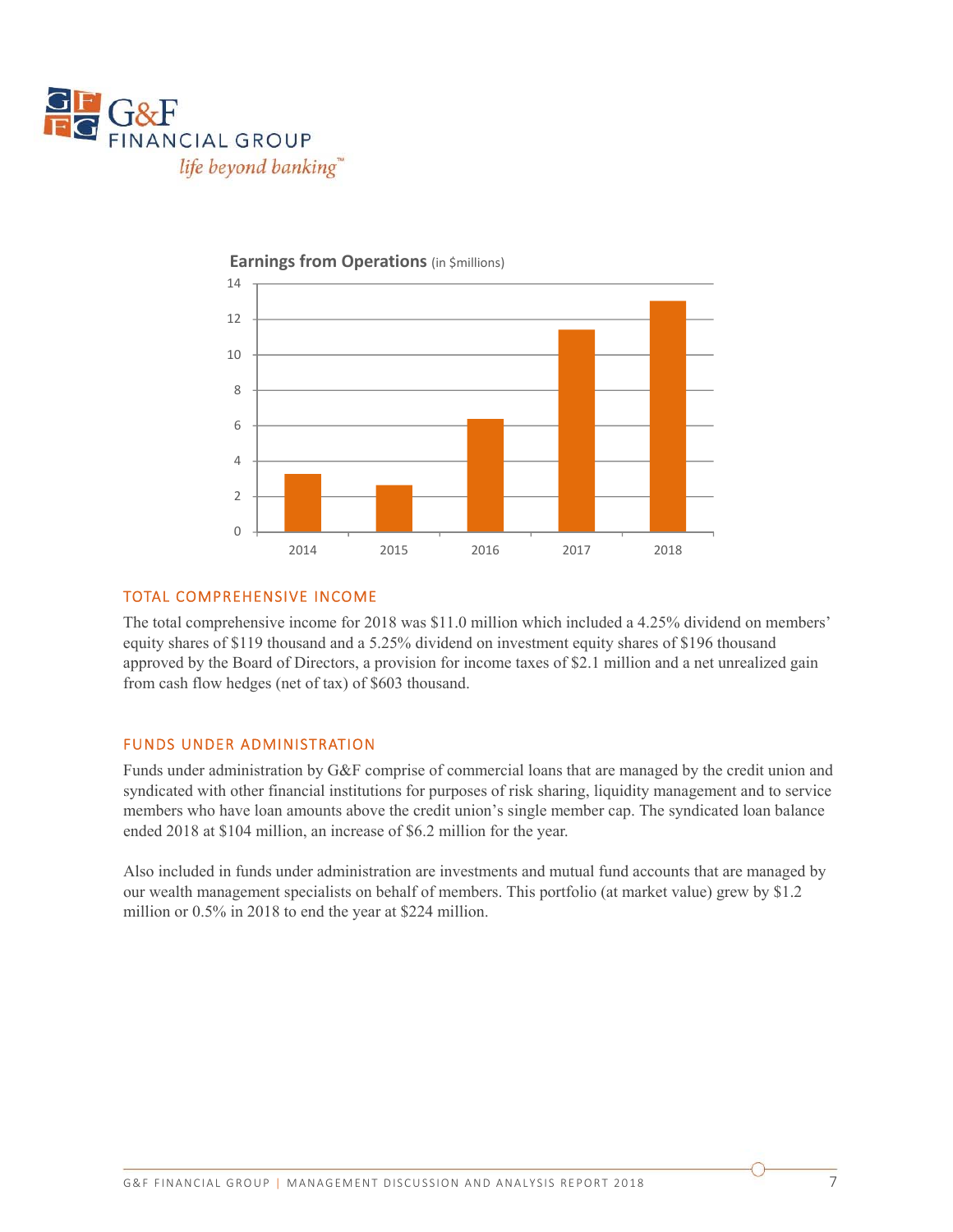

## **Risk Management**

G&F is subject to a variety of risks that are inherent to the industry in which it operates. The credit union's principal risks are credit risk, liquidity risk and market risk given the nature of our business is holding financial instruments as identified in Note 21 of the audited consolidated financial statements. Other risks the credit union faces are strategic, operational, legal, regulatory and reputational risks. To mitigate these risks the credit union has policies and procedures, controls and monitoring in place. The Board of Directors has overall responsibility for the establishment and oversight of the credit union's strategic direction, risk management framework and risk appetite. The executive management team is responsible for implementing strategies and policies approved by the board and for developing processes that identify, measure, monitor and mitigate risks. The credit union also has internal and external audit functions which are independent of management and report to the Audit Committee.

## **2019 Outlook**

The Bank of Canada raised its key interest rate three times in 2018 but it is expected to enact a more neutral stance for 2019 as the Canadian and global economy are showing signs of vulnerability. Trade uncertainty between the US and China continues to cast a cloud over global growth and its prospects. The Bank is projecting Canada's GDP growth will slow to 1.7% this year before rebounding to 2.1% in 2020. BC economic growth is softening as well following four years in which growth expanded by more than 3.5% annually. A weakening in the province's housing market combined with lower export momentum are expected to slow BC's GDP growth to 2.9% in 2019.

Given this economic outlook, G&F anticipates a year of steady growth in its loans, deposits and wealth management portfolio. The anticipated slowing BC economic environment, stock market and Lower Mainland real estate market will ease growth rates compared to those experienced in recent years. G&F's business plan for 2019 continues our drive to provide a differentiated member experience focused on relationships and advice while executing on an omni-channel strategy to enhance our member experience across all channels.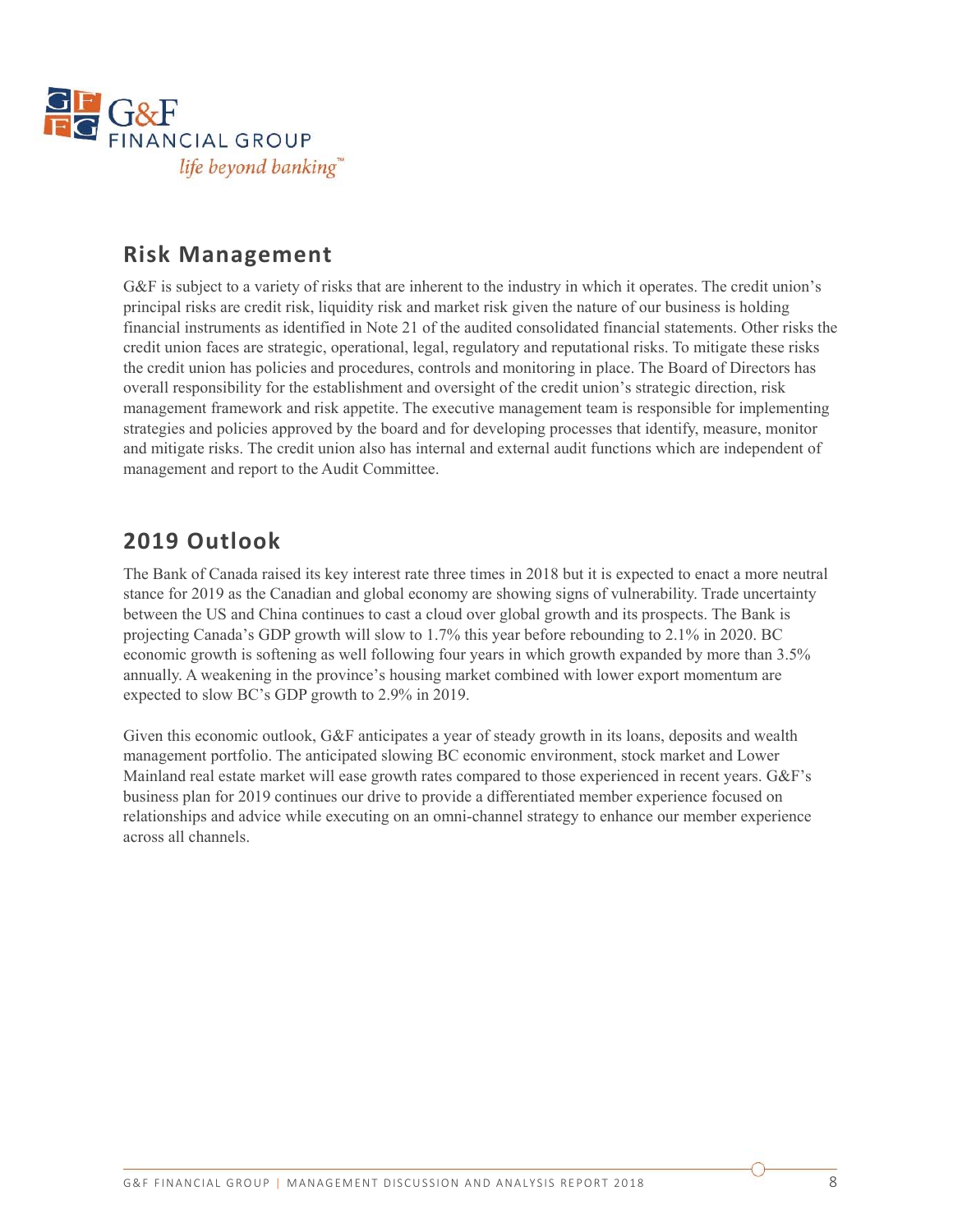

#### GULF & FRASER FISHERMEN'S CREDIT UNION

## Five‐Year Overview ‐ Financial Highlights

*(Expressed in thousands of dollars)* 

*Consolidated Statement of Financial Position (unaudited)* 

|                                         | 2018        | 2017        | 2016        | 2015        | 2014        |
|-----------------------------------------|-------------|-------------|-------------|-------------|-------------|
| <b>ASSETS</b>                           |             |             |             |             |             |
| Cash and investments                    | \$186,850   | \$176,694   | \$238,253   | \$161,000   | \$138,179   |
| Loans                                   | 1,862,404   | 1,711,125   | 1,455,277   | 1,230,167   | 1,121,748   |
| Premises, equipment, intangible assets, |             |             |             |             |             |
| properties                              | 8,765       | 7,767       | 7,768       | 7,516       | 9,365       |
| Other assets                            | 5,603       | 3,913       | 4,312       | 4,386       | 4,656       |
|                                         | \$2,063,622 | \$1,899,499 | \$1,705,610 | \$1,403,069 | \$1,273,948 |
|                                         |             |             |             |             |             |
| Liabilities and Members' Equity         |             |             |             |             |             |
| Deposits                                | \$1,887,475 | \$1,742,843 | \$1,557,016 | \$1,271,819 | \$1,150,106 |
| Members' shares                         | 8,047       | 6,943       | 3,522       | 3,547       | 3,593       |
| Secured borrowings                      | 51,455      | 45,299      | 49,758      | 37,459      | 38,755      |
| Other liabilities                       | 6,676       | 6,130       | 6,189       | 5,991       | 3,021       |
|                                         | 1,953,653   | 1,801,215   | 1,616,485   | 1,318,816   | 1,195,475   |
| Members' equity                         |             |             |             |             |             |
| Accumulated other comprehensive         |             |             |             |             |             |
| income                                  | 153         | 496         | 524         | 867         | 318         |
| Retained earnings                       | 109,816     | 97,788      | 88,601      | 83,386      | 78,155      |
|                                         | 109,969     | 98,284      | 89,125      | 84,253      | 78,473      |
|                                         | \$2,063,622 | \$1,899,499 | \$1,705,610 | \$1,403,069 | \$1,273,948 |